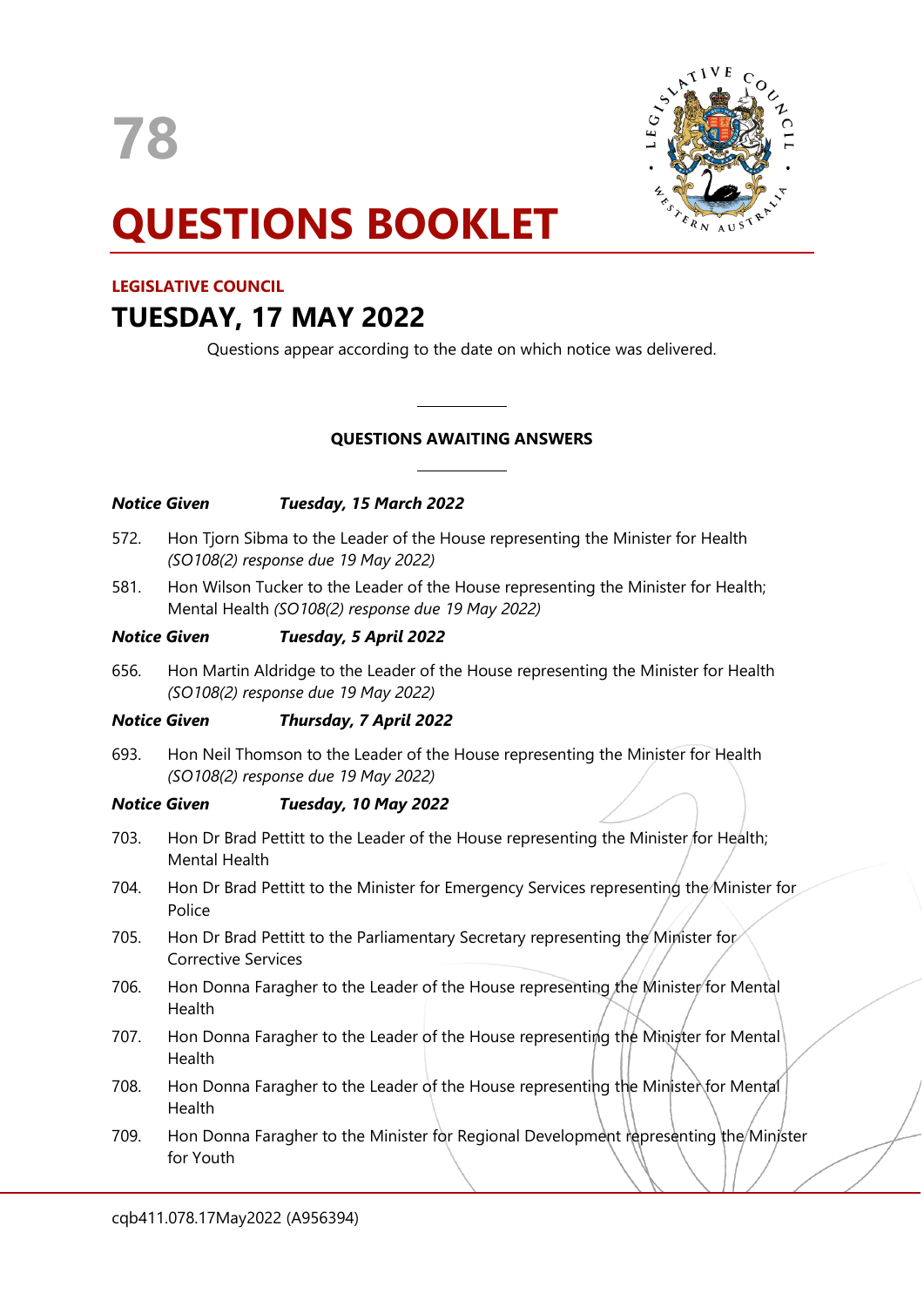#### LEGISLATIVE COUNCIL

#### **Questions Awaiting Answers**

- 710. Hon Dr Steve Thomas to the Minister for Regional Development representing the Minister for Water
- 711. Hon Dr Brad Pettitt to the Minister for Emergency Services representing the Minister for Environment
- 712. Hon Wilson Tucker to the Leader of the House representing the Premier
- 713. Hon Wilson Tucker to the Leader of the House representing the Premier
- 714. Hon Wilson Tucker to the Leader of the House representing the Minister for Health
- 715. Hon Wilson Tucker to the Minister for Regional Development
- 716. Hon Dr Steve Thomas to the Minister for Education and Training
- 717. Hon Dr Steve Thomas to the Minister for Volunteering
- 718. Hon Dr Steve Thomas to the Leader of the House representing the Minister for Health
- 719. Hon Dr Brad Pettitt to the Minister for Emergency Services representing the Minister for Environment
- 720. Hon Dr Brad Pettitt to the Minister for Emergency Services representing the Minister for Environment
- 721. Hon Dr Brad Pettitt to the Minister for Emergency Services representing the Minister for Environment
- 722. Hon Dr Brad Pettitt to the Minister for Emergency Services representing the Minister for Environment
- 723. Hon Neil Thomson to the Minister for Emergency Services representing the Minister for Police
- 724. Hon Neil Thomson to the Parliamentary Secretary representing the Minister for Corrective Services
- 725. Hon Neil Thomson to the Minister for Education and Training
- 726. Hon Neil Thomson to the Leader of the House representing the Minister for Health
- 727. Hon Neil Thomson to the Leader of the House representing the Minister for Community Services
- 728. Hon Peter Collier to the Minister for Emergency Services representing the Minister for Police
- 729. Hon Martin Aldridge to the Minister for Emergency Services

#### *Notice Given Wednesday, 11 May 2022*

- 730. Hon Donna Faragher to the Minister for Regional Development
- 731. Hon Donna Faragher to the Minister for Education and Training
- 732. Hon Donna Faragher to the Minister for Education and Training
- 733. Hon Donna Faragher to the Minister for Education and Training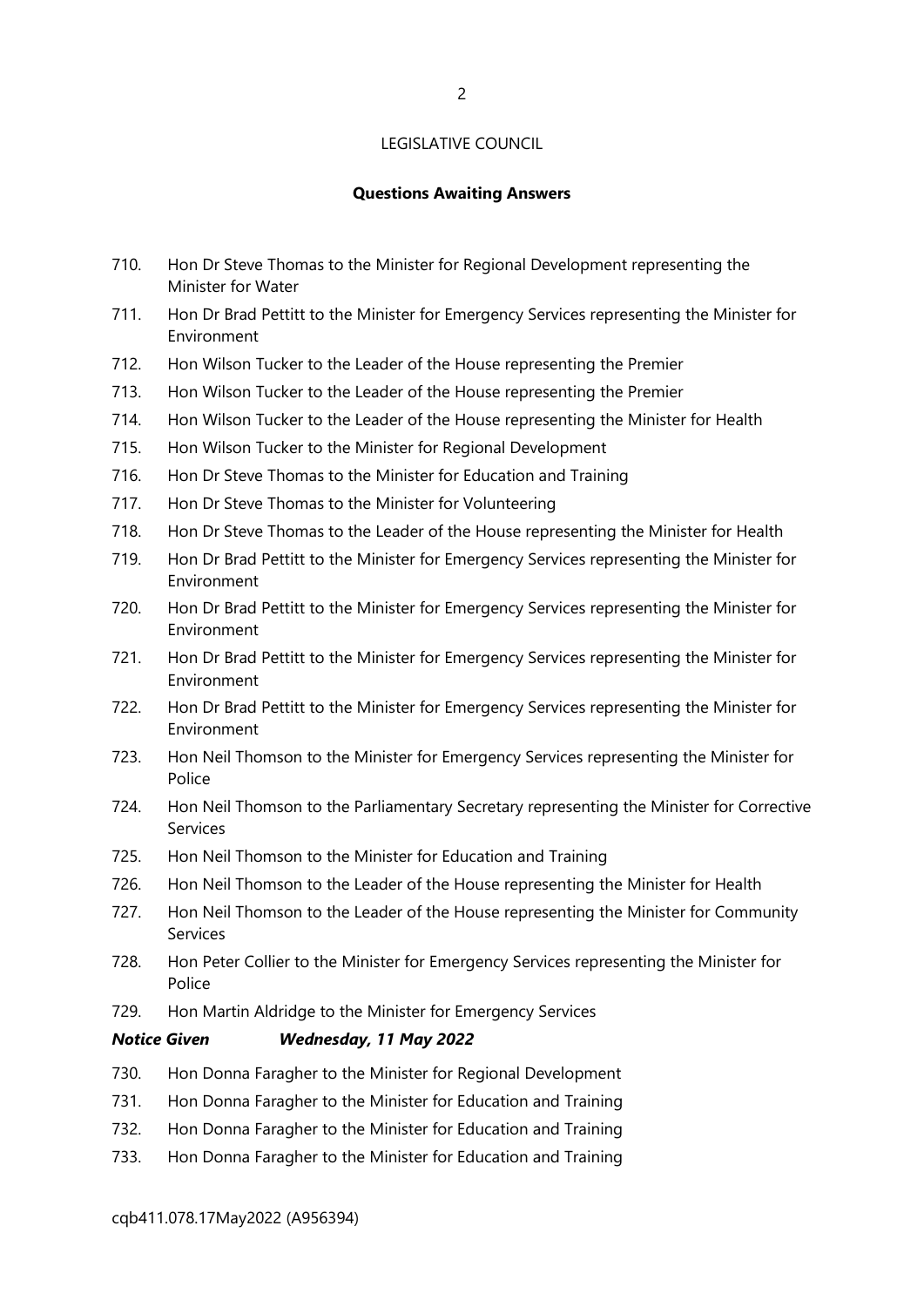#### LEGISLATIVE COUNCIL

#### **Questions Awaiting Answers**

- 734. Hon Donna Faragher to the Leader of the House representing the Minister for Community Services
- 735. Hon Donna Faragher to the Leader of the House representing the Minister for Health
- 736. Hon Donna Faragher to the Minister for Education and Training
- 737. Hon Donna Faragher to the Leader of the House representing the Minister for Mental Health
- 738. Hon Donna Faragher to the Minister for Education and Training
- 739. Hon Donna Faragher to the Leader of the House representing the Minister for Mental Health
- 740. Hon Donna Faragher to the Leader of the House representing the Minister for Mental Health
- 741. Hon Donna Faragher to the Leader of the House representing the Minister for Health
- 742. Hon Donna Faragher to the Leader of the House representing the Minister for Health
- 743. Hon James Hayward to the Parliamentary Secretary representing the Minister for Energy
- 744. Hon James Hayward to the Minister for Emergency Services representing the Minister for Police

#### *Notice Given Thursday, 12 May 2022*

- 745. Hon Dr Brad Pettitt to the Minister for Emergency Services representing the Minister for Racing and Gaming
- 746. Hon Dr Brad Pettitt to the Minister for Emergency Services representing the Minister for Racing and Gaming
- 747. Hon Dr Brad Pettitt to the Minister for Emergency Services representing the Minister for Racing and Gaming
- 748. Hon Dr Brad Pettitt to the Minister for Emergency Services representing the Minister for Racing and Gaming
- 749. Hon Dr Brad Pettitt to the Minister for Emergency Services representing the Minister for Racing and Gaming
- 750. Hon Dr Steve Thomas to the Leader of the House representing the Premier
- 751. Hon Donna Faragher to the Leader of the House representing the Minister for Health
- 752. Hon Dr Steve Thomas to the Leader of the House representing the Premier
- 753. Hon Nick Goiran to the Parliamentary Secretary representing the Attorney General
- 754. Hon Nick Goiran to the Parliamentary Secretary representing the Attorney General
- 755. Hon Nick Goiran to the Leader of the House representing the Minister for Child Protection